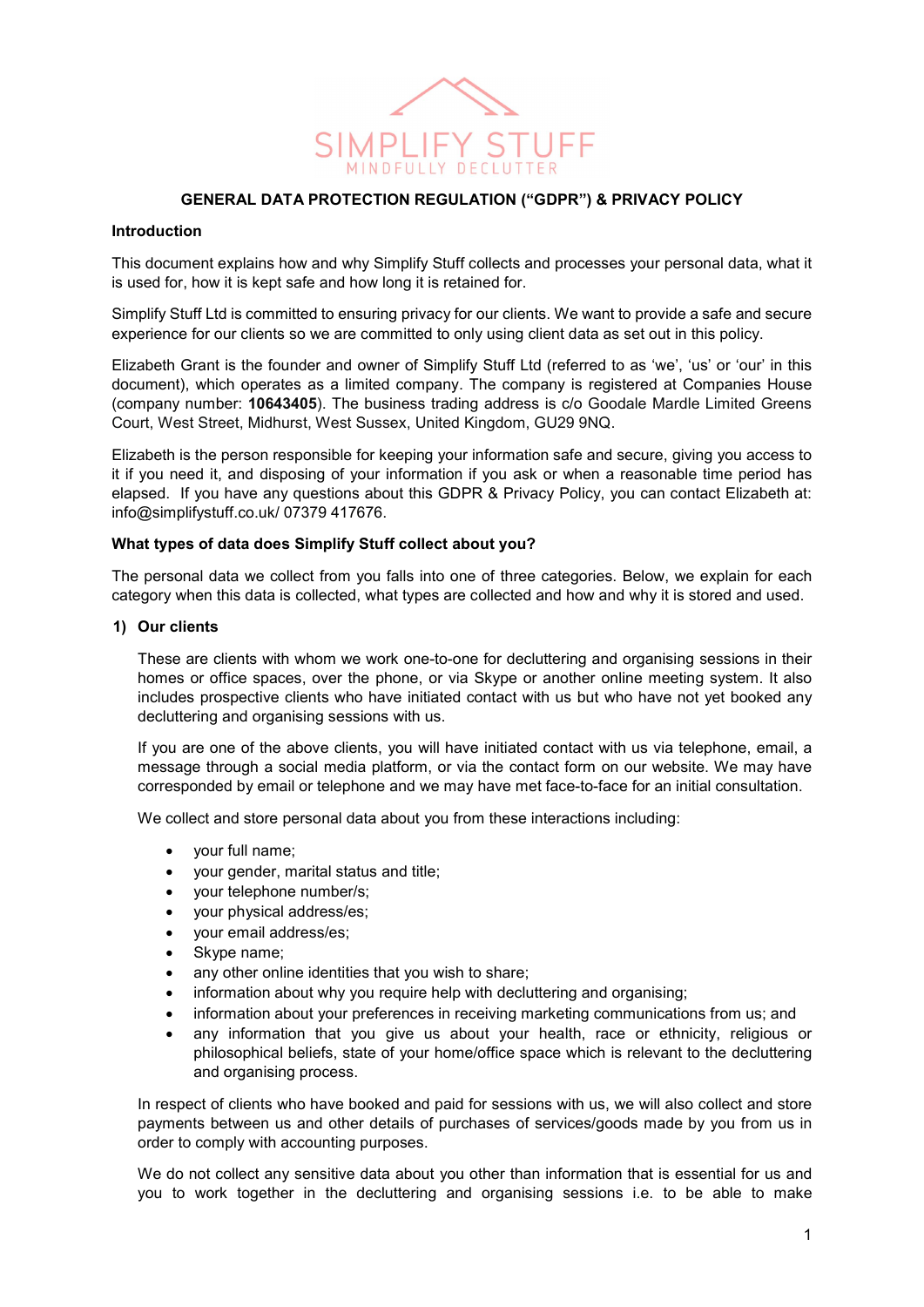appointments with you, visit your home for sessions, meet you online for a virtual appointment and for us to invoice you for sessions undertaken.

All the personal information that you provide to us is held on secure password protected software.

We endeavour to ensure that your personal information is maintained and updated correctly. You must inform us of any changes to your personal information to ensure our records are up to date.

### 2) Email list subscribers

These are subscribers who have actively "opted-in" to the Simplify Stuff email list to receive newsletters and other relevant information about decluttering and organising, on a quarterly basis (on average). If you are one of these subscribers, you will have signed up via our website or by ticking the consent box in our separate Terms & Conditions document.

We collect and store your full name (if you have opted to give this) and your email address when you sign up for the email list. This information is collected and stored by MailChimp on its server. MailChimp is GDPR-compliant.

You have the option of unsubscribing from the email list at any time by clicking on the link at the bottom of each email or by contacting info@simplifystuff.co.uk.

### 3) Photos

Before we start working together, you will be asked when signing our Terms & Conditions document whether you give consent for 'before' photos to be taken of your space and/or 'after' photos.

Should you give consent, we will keep the images and use them anonymously on Simplify Stuff's social media platforms and/or website. In this case, we would take care that the images do not contain anything which would identify you. They are used to show others what can be achieved during the decluttering and organising process. No images will be taken or shared without your clear consent.

Please note any personal data we have collected and stored will never be sold or shared with third parties without your consent, or unless we are required to do so by law.

#### How does Simplify Stuff safeguard my data?

Your data is stored in secure software which is password protected and your information is accessed through a laptop or a personal/business phone which are also password protected. Any data recorded via paper is inputted into the secure software and the paper then shredded.

In the case of any of these storage methods being stolen, breached, or hacked, we will do the following within 72 hours of discovering the incident:

- a) notify the police if it is a physical theft/ loss of a business laptop or personal or business phone;
- b) notify phone providers if it is a physical theft of a personal or business phone requesting that such phone is blocked;
- c) notify our email provider if it is a case of email hacking;
- d) in the event that it is a data breach or hacking of MailChimp, it is more likely that the company would notify us, rather than the other way around;
- e) report the data theft, breach, or hack to the Information Commissioner's Office if the incident has a high likelihood of severity of a resulting risk to the affected clients' rights and freedoms; and
- f) contact all of the clients whose personal data has been compromised and provide advice in order to help them protect themselves from any effects of the breach.

### What legal rights do I have to the personal data Simplify Stuff holds about me?

You can find out more about your rights at www.ico.org.uk. In summary, as set out in the Data Protection Act 1998 and the GDPR, you have certain rights over your personal data, including:

• request details of the personal information we hold about you and why we are holding it;